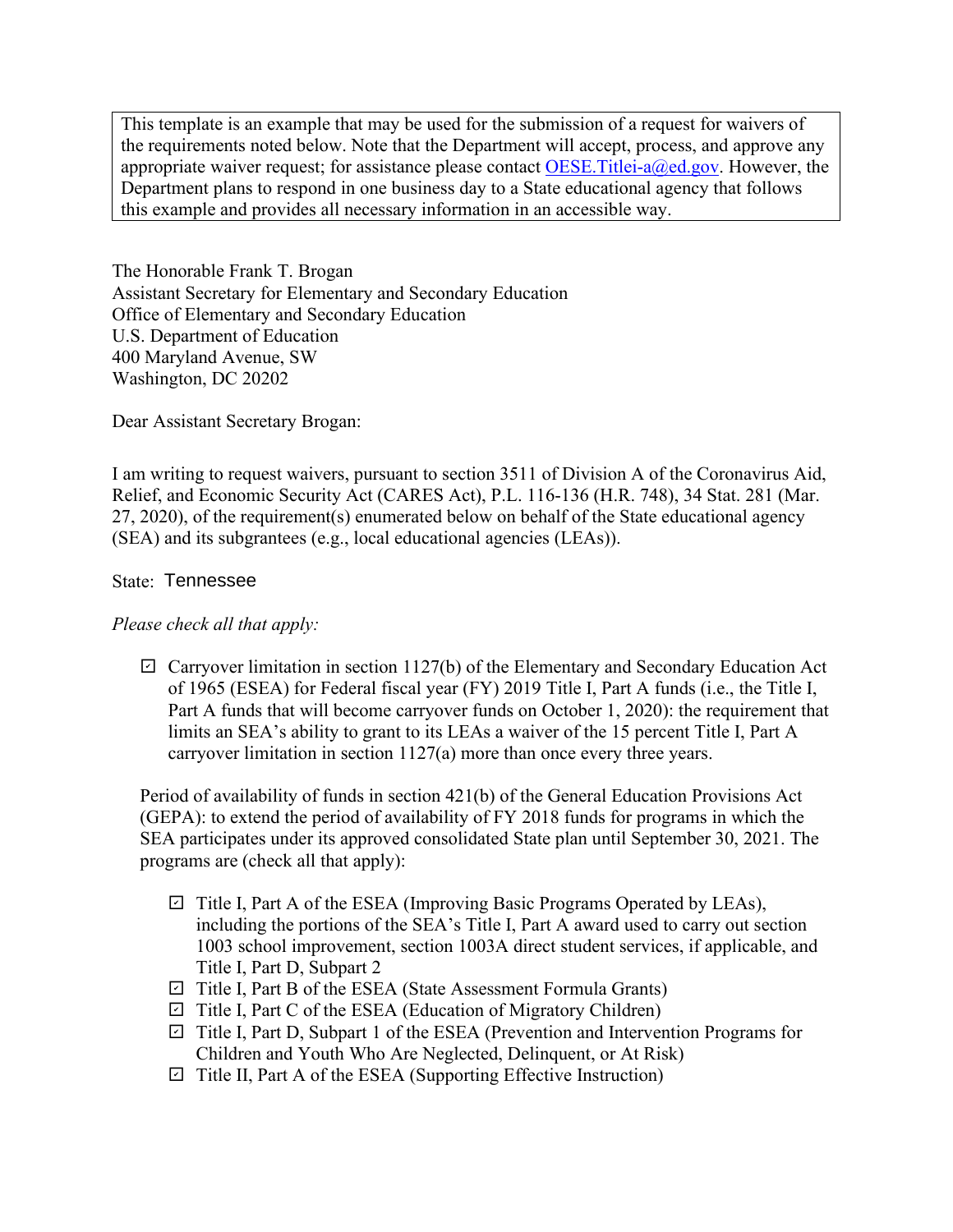- □ Title III, Part A of the ESEA (English Language Acquisition, Language Enhancement, and Academic Achievement)
- Title IV, Part A of the ESEA (Student Support and Academic Enrichment Grants) ✔
- $\Box$  Title IV, Part B of the ESEA (21<sup>st</sup> Century Community Learning Centers)
- Title V, Part B, Subpart 2 of the ESEA (Rural and Low-Income School Program) ✔
- McKinney-Vento Education for Homeless Children and Youth Program ✔

The following requirements in Title IV, Part A of the ESEA (check those that apply). Note: These requirements are only applicable to LEAs that received \$30,000 or more in Title IV, Part A funds:

- $\boxdot$  Needs assessment requirements in section 4106(d) for the 2019-2020 school year.
- requirements to use a minimum percentage of Title IV, Part A funds for activities  $\Box$  Content area spending requirements in section 4106(e)(2)(C), (D), and (E): the under sections 4107, 4108 and 4109 for FY 2019 funds and any available FY 2018 carryover funds.
- $\boxdot$  Spending limitation in section 4109(b): the 15 percent limit on the use of funds under section 4109 to purchase technology infrastructure for FY 2019 funds and any available FY 2018 carryover funds.
- $\boxdot$  The definition of professional development in section 8101(42) of the ESEA for the 2019-2020 school year.

 due to these school closures. The school closures also present unique needs with respect to professional development for educators to meet the immediate needs of children whose Assistance Act and will protect the health and safety of students, staff, and our communities. I am requesting these waiver/waivers because it is not possible to obligate funds on a timely basis as originally planned due to extensive school closures in the State. In addition, my State needs increased flexibility in the use of Title IV, Part A funds to support continuity of services education has been severely disrupted by school closures. These closures are in response to extraordinary circumstances for which a national emergency has been duly declared by the President of the United States under the Robert T. Stafford Disaster Relief and Emergency

In seeking these waivers, I assure that:

- $\boxdot$  The SEA will use, and ensure that its subgrantees use, funds under the respective programs in accordance with the provisions of all applicable statutes, regulations, program plans, and applications not subject to these waivers.
- $\boxdot$  The SEA will work to mitigate, and ensure that its subgrantees work to mitigate, any negative effects, if any, that may occur as a result of the requested waivers.
- $\boxdot$  The SEA will provide the public and all LEAs in the State with notice of, and the opportunity to comment on, this request by posting information regarding the waiver request and the process for commenting on the State website.